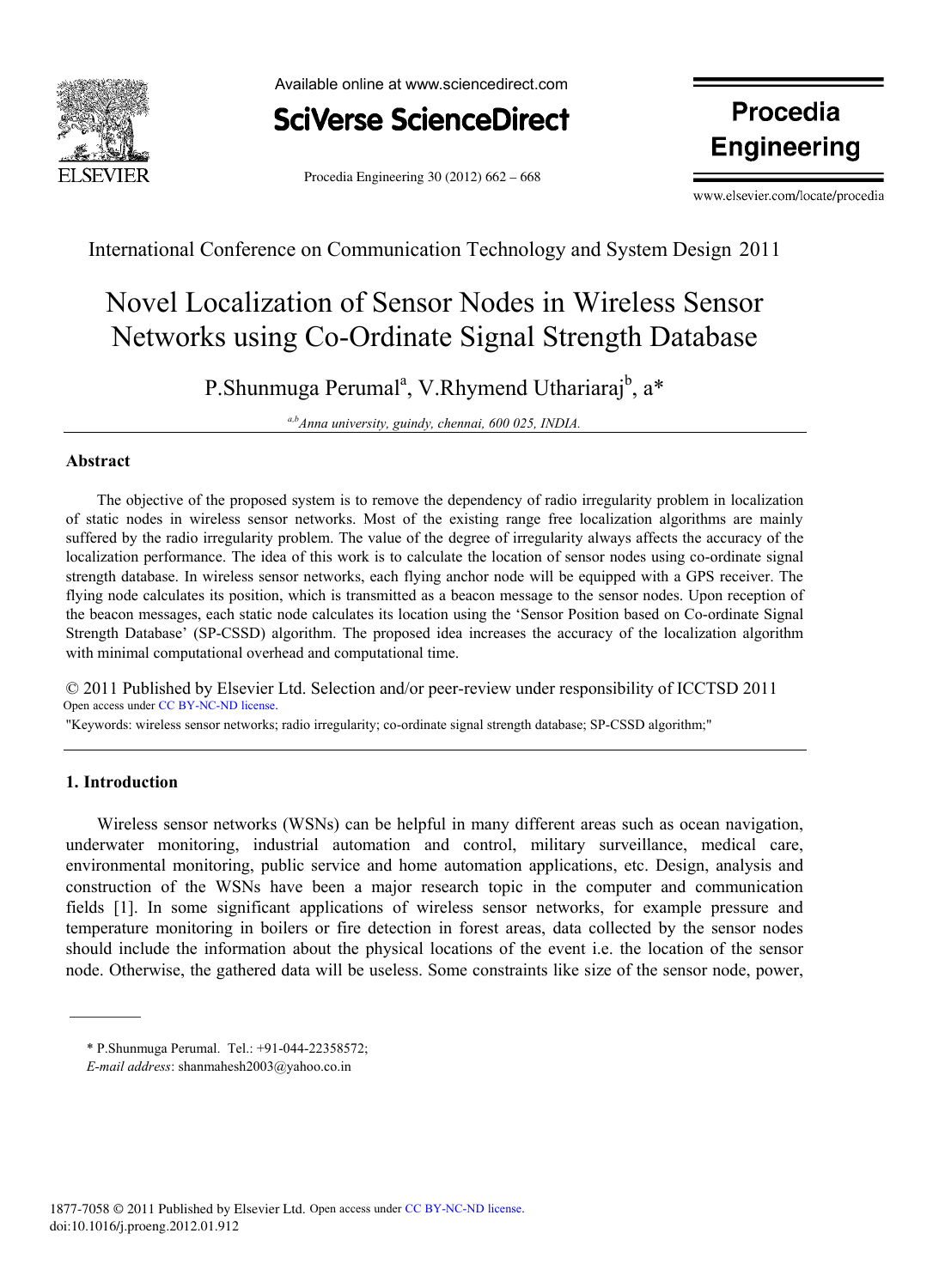and computing capabilities, radio irregularity of both static sensor nodes and flying anchor nodes in WSNs, the accuracy of the localization algorithm is not in the satisfactory level[2], [3].

The localization mechanisms can be classified as range-based approaches and range-free approaches. The range-based approaches determine the node position based on distance or angular information acquired using the Time of Arrival (TOA), Time Difference of Arrival (TDOA), Angle of Arrival (AOA), and Received Signal Strength Indicator (RSSI) techniques [4], [6], [8]. Although such range-based methods are reasonably accurate, each sensor node must be equipped with expensive hardware. Conversely, range-free approaches establish the sensor node location without the need for ranging measurements [2], [3], [5], [7]. However, these mechanisms typically require a large number of beacon nodes, a larger radio range, and specific deployments or the means to communicate among neighbouring sensor nodes to obtain a satisfactory accuracy.

This paper mainly focuses on how to ignore the impact of the radio irregularity problem in localization. The work mainly based on the co-ordinate signal strength database. The signal strength of all points in the transmission range boundary of each sensor node will be calculated based on the signal strength-distance relation. The calculated signal strength data will be stored in a database (memory) and will be shipped with the sensor nodes. Upon reception of the beacon message from the flying anchor, each node can refer its own co-ordinate signal strength database and calculates its own location using the SP-CSSD algorithm.

The rest of the paper is organized as follows. Section 2 describes the related work focused on the effect of radio irregularity. The concept of flying node, static node and transmission range boundary is discussed in section 3. In Section 4, the concept and development of the co-ordinate signal strength database is explained. Section 5 gives the working principle of the SP-CSSD algorithm. Section 6 compares the proposed algorithm with existing algorithm. Finally, Section 7 gives the concluding remarks.

#### **2. Related work**

*Radio irregularity* is a common and non-negligible phenomenon in wireless sensor networks. It results in irregularity in radio range and variations in packet loss in different directions, and is considered as an essential reason for asymmetric links as viewed by upper layers in the protocol stack. Several empirical studies say that the radio range varies significantly in different directions and the percentage of asymmetric links in a system varies depending on the average distance between nodes. The spherical radio patterns assumed by many localization algorithms such as [3] may not approximate real radio properties well enough and hence may lead to an inaccurate estimation of sensor node calculation.

Radio irregularity can also affect the performance and even correctness of networking. Actually, the impact of radio irregularity is not only confined to the MAC and routing layers, radio irregularity also influences other protocols, such as the localization, sensing converge and topology control protocols. Localization protocols such as DV-Hop and Centroid assume a spherical radio range. The performance of such protocols degrades when the radio range becomes irregular. The sensing coverage scheme assumes that sensing and communication ranges are spherical. In the presence of radio irregularity, they might not be able to guarantee full coverage and blind points would occur. So the dependence on radio irregularity leads to the degradation of the accuracy of any localization algorithm.

In [9], Zhen, Zhao, Cui, Geng, Lidong, and C heng proposed the method of using the *known coordinate database* method for localization of the nodes in the wireless sensor networks. But this method is only suitable for localizing the nodes, which are distributed in a grid structure i.e. the distance between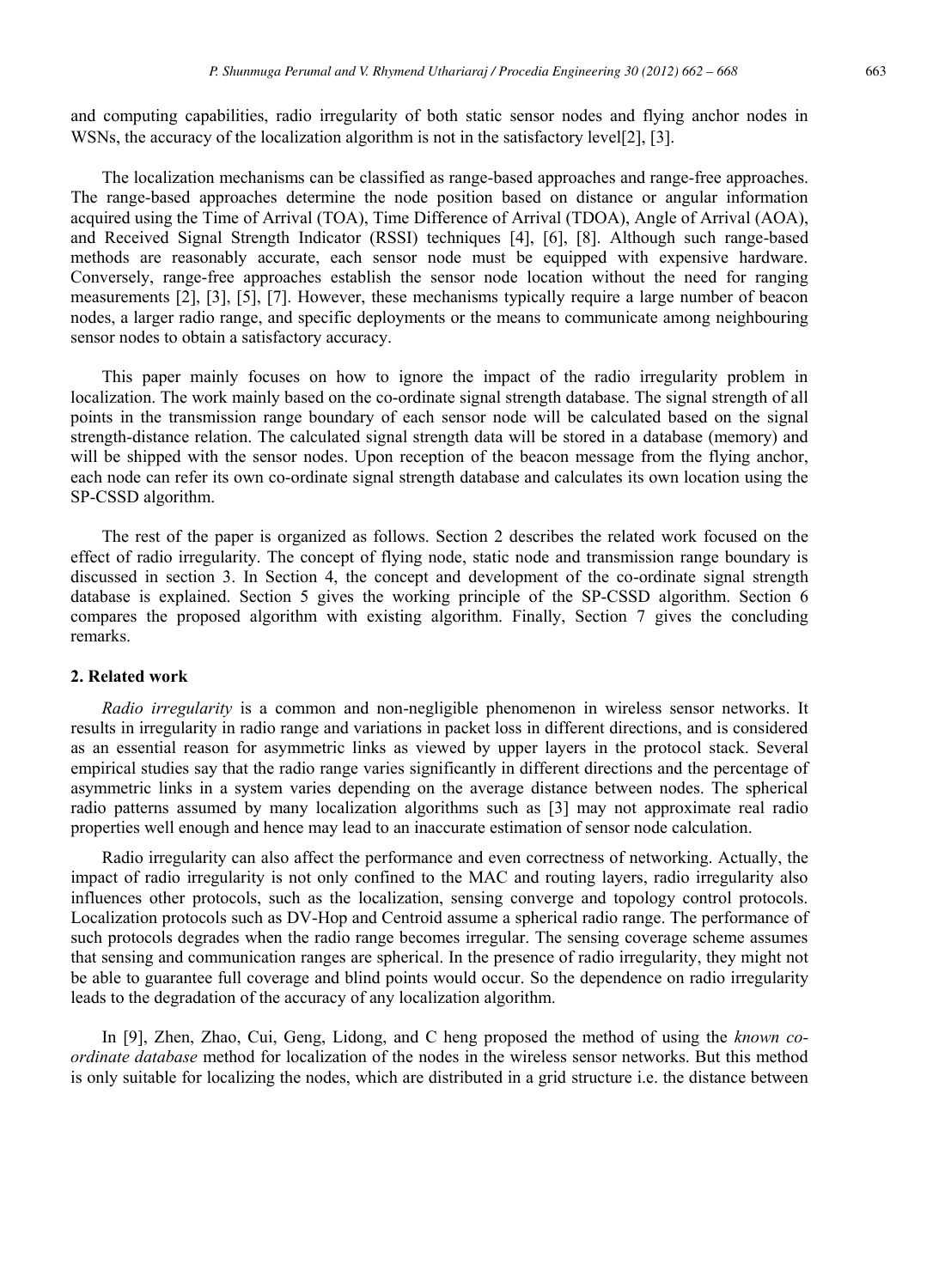any two neighbouring nodes is regular. Also this method has the overhead of passing location information between the nodes in the grid network. This causes each static node to consume the unnecessary power in the wireless sensor networks where the uninterrupted power supply is not possible.

#### **3. Flying anchors, static nodes and transmission range boundary**

The proposed method assumes the environment where the static nodes are deployed in the area to be sensed. The anchor nodes will fly through the sensing area and broadcast the beacon messages in a predefined time interval. The static nodes can receive the beacon messages within the transmission range boundary.

#### *3.1 Flying Anchors*

Each flying anchor is equipped with a GPS receiver or some other form of localization device such that it can identify its current location at all times. The flying nodes have sufficient energy to both fly and broadcast during the localization process. The anchors can either fly under their own power or be carried by some other vehicle such as a helicopter, a balloon, a low-flying Unmanned Aerial Vehicle (UAV), or an aerial robot.

# *3.2 Static nodes*

The sensor nodes deployed in the sensing area will collect the data like temperature, pressure, etc., from the environment and transmit to the control station. These nodes are known as static nodes. These nodes should include their location details to the base station in order to complete the intended objective. As soon as any anchor node comes within the communication range of a static node, the static node will receive the beacon message transmitted by the anchor node. Each beacon message contains the current location information of the flying anchor. Static nodes will calculate their own physical location using beacon message broadcasted by the anchor nodes. All the static nodes have identical transmission range, computational ability.

# *3.3 Transmission range boundary*

Both the static nodes and the flying anchors have their own transmission range boundary i.e. the region within that these nodes can be reached. Only within the transmission range of a static node, it can receive the beacon message broadcasted by an anchor node. Beyond the transmission range boundary, a static node cannot receive any beacon message broadcasted by the flying anchor. The existing localization algorithms assume the transmission range boundary as a perfect circle for their localization calculations. But the proposed method overcomes the dependency of the shape of the transmission range. The transmission boundary of each node can be represented by a circle of radius "r". The sensor node will be at the centre of the transmission range.

#### **4. Co-ordinate signal strength database development**

The main aim of this paper is to reduce the impact of radio irregularity in localization algorithms. Each sensor node has its own communication range boundary. The sensor node"s centre is denoted as  $S(0,0,0)$ . The maximum radius of the transmission range boundary of the sensor node is R. The point  $P_R$ lies on the circumference of the transmission range boundary of the sensor node at the maximum distance of  $d_R$  from the centre of the sensor node. The points in the transmission range boundary of a sensor node have various signal strengths depends on their distances from the centre of the sensor node. Using the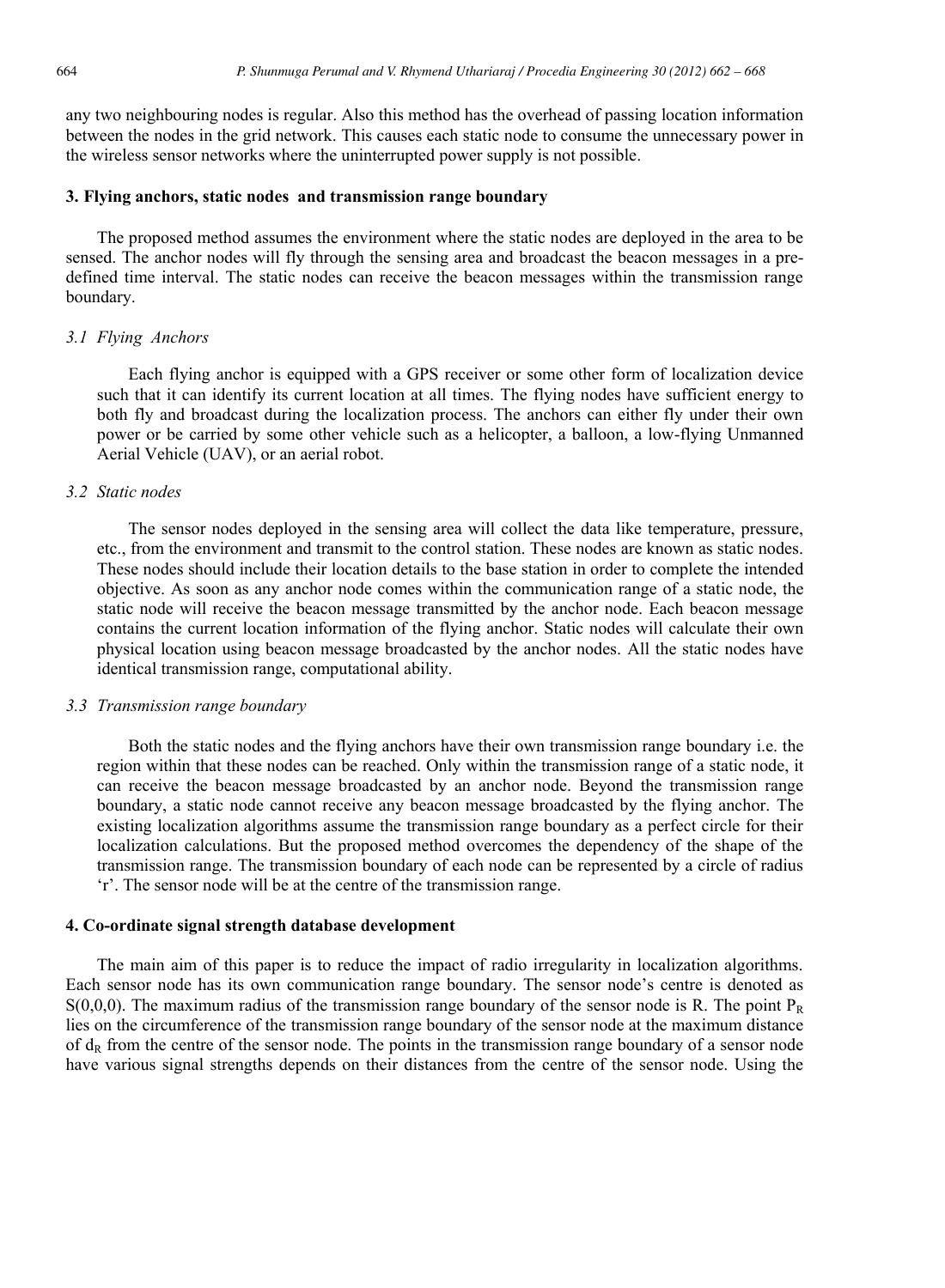signal strength- distance relation, we can calculate the distance of all points in the transmission range of the sensor node and store in a database. This database is referred as co-ordinate signal strength database. Each sensor node can be shipped with the co-ordinate signal strength database before deployed in the sensing area.



Fig. 1. Fundamental diagram for constructing a co-ordinate signal strength database

The distance of each point in the transmission range is calculated and stored in the simple database of the sensor node. For example,  $P_1$  is a point in the transmission range boundary of the static sensor node at the distance  $d_1$  from the centre of the sensor node and the point P<sub>2</sub> is located at the distance  $d_2$ . Similarly, we can calculate the distance of all points based on their signal strength and store in the memory in the sensor node. The same process can be repeated for all sensor nodes prior to the deployment of the sensor nodes. The following table shows a sample co-ordinate signal strength database.

| Co-Ordinate of points in transmission range | Signal Strength (dB) | Distance (m) |
|---------------------------------------------|----------------------|--------------|
| $S(X_0,Y_0,Z_0)$                            | $SS_{MAX}$           | O            |
| $P_1(X_0+d_1, Y_0+d_1, Z_0+d_1)$            | SS <sub>1</sub>      | d1           |
| $P_2(X_0+d_2, Y_0+d_2, Z_0+d_2)$            | SS <sub>2</sub>      | d2           |
| $P_R(X_0+d_R, Y_0+d_R, Z_0+d_R)$            | $SS_{MIN}$           | $d_{R}$      |

Table 1: A general co-ordinate signal strength database

where  $SS_{MAX}$  is the maximum signal strength (at the center of the sensor node)

 $SS<sub>MIN</sub>$  is the minimum signal strength (at the circumference of the transmission range)

 $SS_1$  is the signal strength at the point  $P_1 \& SS_2$  is the signal strength at the point  $P_2$ 

# **5. Working principle of SP-CSSD algorithm for localization**

 After deploying the sensor nodes in the area of interest to be sensed, the flying nodes will be launched for identifying the location of each sensor node. The flying nodes will deliver the beacon messages in a specified time period. When a flying node enters into the transmission range boundary of a static sensor node (i.e. the distance between flying node and static sensor node is less than or equal to R), the static node can receive the beacon message broadcasted by the flying anchor node. Upon reception of a beacon message from a flying node, a sensor node can calculate its own position using the SP-CSSD algorithm.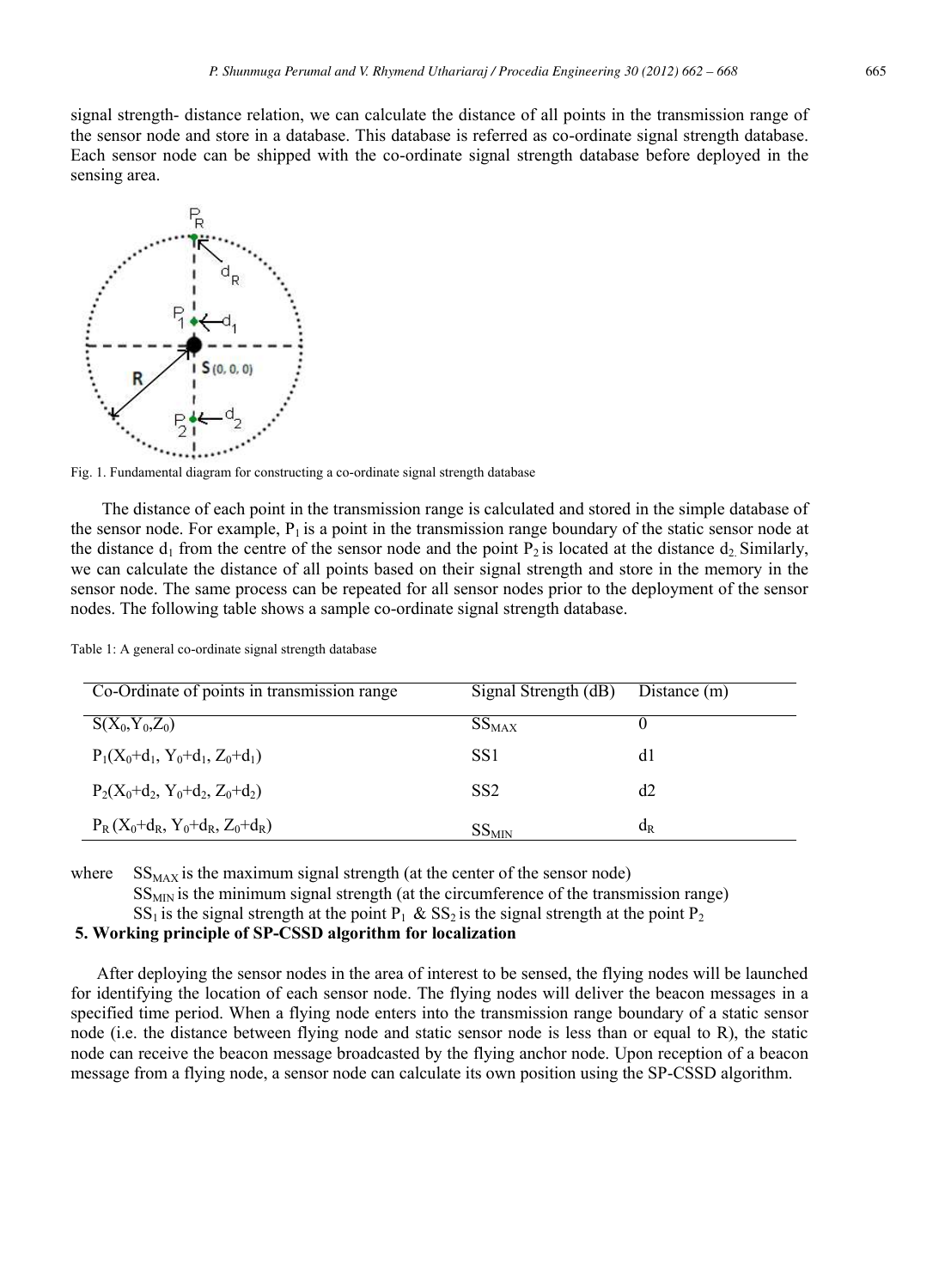

Fig. 2. Sensor location calculation

*5.1 Steps involved in the SP-CSSD algorithm*

- The flying node will receive its position information  $(X_i, Y_i, Z_i)$  through the GPS device attached with it. The flying node will broadcast the beacon message in a specified time period.
- Each beacon message contains the position information i.e. the current location of the flying anchor node, which is obtained through the GPS device.
- When the flying anchor node enters into the transmission range boundary of a sensor node, the static sensor node can receive the beacon message from the flying anchor and calculates the signal strength of the beacon message it received.
- The sensor node will refer its own co-ordinate signal strength database to map the received signal strength of the point of reception  $P_i$  and finds the distance  $(d_i)$  to that point.
- Once the distance of the point  $P_i$  in the transmission range boundary is found, the sensor node can calculates its own position as  $S(X_i-d_i, Y_i-d_i, Z_i-d_i)$ .

All the static nodes in the sensor network can calculate their locations as described above.

# **6. Results and discussions**

Many of the existing localization algorithms are highly affected by the radio irregularity problem. Those algorithms assume the transmission range boundary of the static sensor nodes as a perfect circle. So the accuracy of the location information will be affected as the circumference of the transmission range is irregular in real time [3]. In the proposed method, the localization process is completely independent of the shape of the transmission range of the sensor node which leads to the success of the SP-CSSD algorithm. The existing algorithms execute complex calculations to find the location of the sensor nodes and thereby increasing the power consumption, which becomes the bottleneck in environments where uninterrupted power supply is not possible. Many existing systems require at least two beacon messages to proceed with their location calculation, but the proposed method can execute the localization algorithm with one beacon message. The proposed system and existing system [3] are tested with NS2 simulator and simulation results are compared. The comparison result is given in figure 3 and figure 4. The parameters like minimum number of beacons required for localization, average location error (in meters), and average localization time (in seconds) are considered for comparison.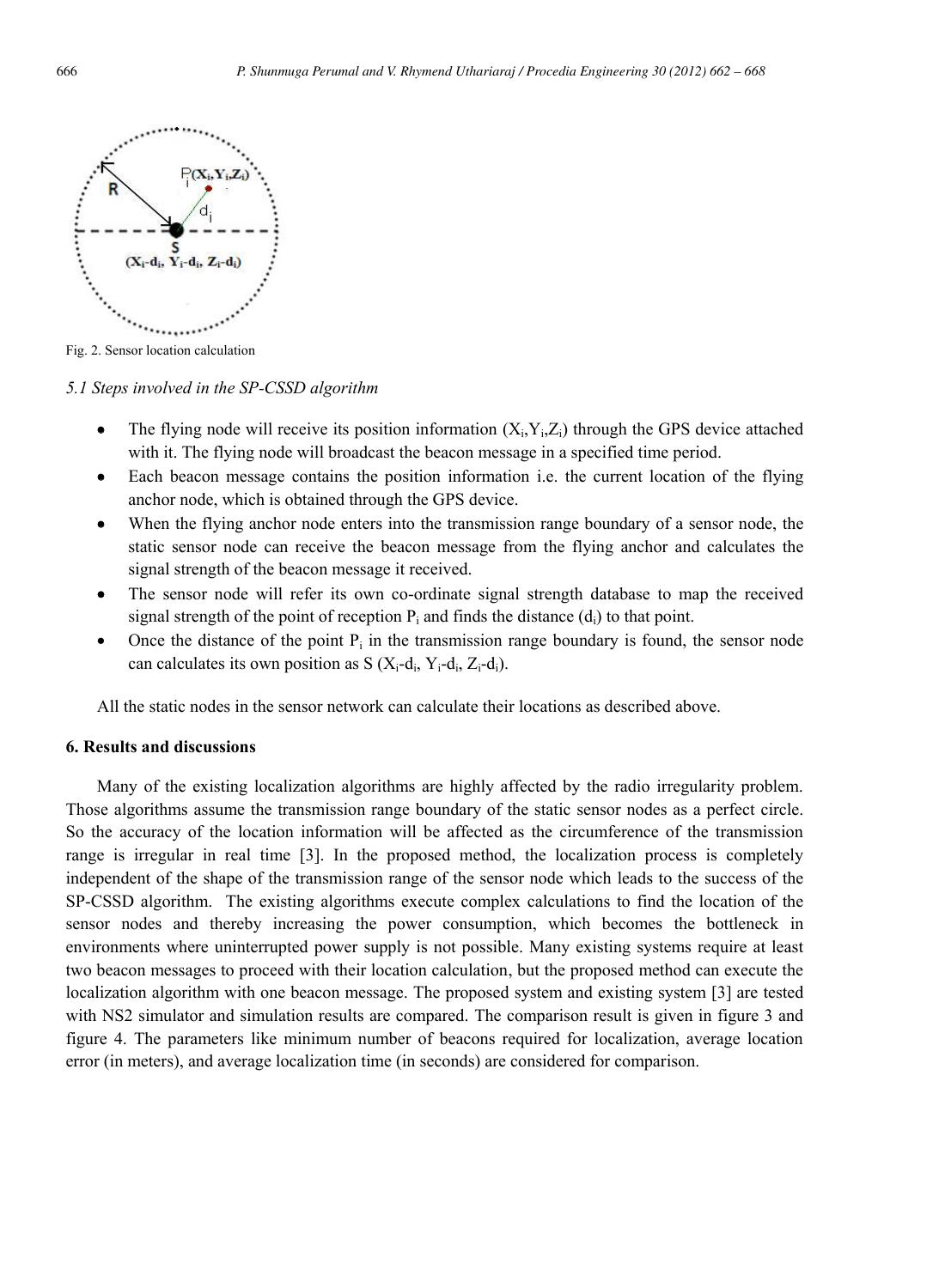

Fig. 3. Comparison of minimum number of beacons required and average location error between existing system and proposed system



#### **7. Conclusion**

The proposed method utilizes the co-ordinate signal strength database system and overcomes the radio irregularity problem. Here distance to all the co-ordinates in the sensor's communication range boundary is calculated using the signal strength-distance relation before the deployment of the sensor nodes. The calculated distance of the points is stored in a co-ordinate signal strength database and shipped